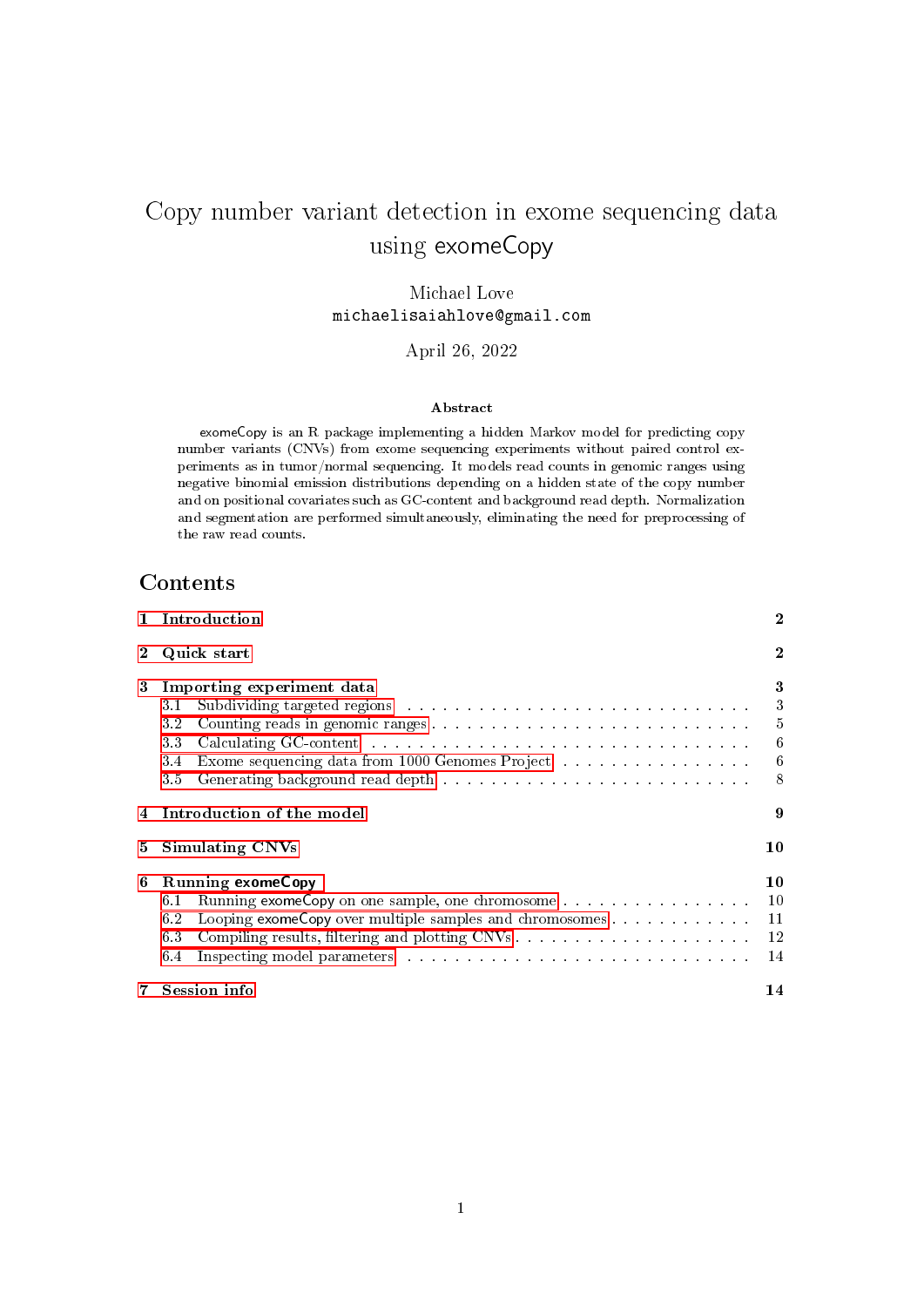# <span id="page-1-0"></span>1 Introduction

The exomeCopy package was designed to address the following situation:

- Target enrichment, such as exome enrichment, leads to non-uniform read depth, which is often correlated across samples.
- CNVs overlapping enriched regions can be detected as increases or decreases in read counts relative to "background" read depth, generated by averaging over a control set.
- Individual samples can be more or less correlated with background read depth and have different dependencies on GC-content.

While exome sequencing is not designed for CNV genotyping, it can nevertheless be used for finding CNVs which overlap exons and are not common in the control set. It can provide an independent data source to be used in combination with higher resolution array-based methods. In this vignette we show how to import experiment data, generate background read depth, and recover CNVs using exomeCopy . The model implemented in this package is described in [\[Love](#page-14-0) [et al., 2011\]](#page-14-0). On CRAN, the R package ReadDepth can be used for CNV detection in whole genome. The methods in this package are not appropriate for cancer exome sequencing, where amplications can be high and not necessarily integer values. The ExomeCNV package on CRAN is designed for tumor/normal paired exome sequencing data.

exomeCopy is designed to run on read counts from consecutive genomic ranges on a single chromosome, as it tries to identify higher or lower read depth relative to a baseline. We will use a wrapper function to loop the main function over multiple chromosomes and samples. Then these results can be compiled across chromosomes and samples.

### <span id="page-1-1"></span>2 Quick start

Here is an abbreviated example of the code required for importing data, running the model (note: on autosomal regions) and compiling results. For more details, please read the rest of the vignette and try the help for various functions, e.g. ?compileCopyCountSegments.

```
> library(exomeCopy)
> target.file <- "targets.bed"
> bam.files <- c("/path/to/file1.bam", "/path/to/file2.bam",
+ "/path/to/file3.bam")
> sample.names <- c("sample1", "sample2", "sample3")
> reference.file <- "/path/to/reference_genome.fa"
> target.df <- read.delim(target.file, header = FALSE)
> target <- GRanges(seqname = target.df[, 1], IRanges(start = target.df[,
+ 2] + 1, end = target.df[, 3]))
> counts <- target
> for (i in 1:length(bam.files)) {
+ mcols(counts)[[sample.names[i]]] <- countBamInGRanges(bam.files[i],
+ target)
+ }
> counts$GC <- getGCcontent(target, reference.file)
> counts$GC.sq <- counts$GC^2
> counts$bg <- generateBackground(sample.names, counts,
+ median)
> counts$log.bg <- log(counts$bg + 0.1)
> counts$width <- width(counts)
> fit.list <- lapply(sample.names, function(sample.name) {
+ lapply(seqlevels(target), function(seq.name) {
+ exomeCopy(counts[seqnames(counts) == seq.name],
```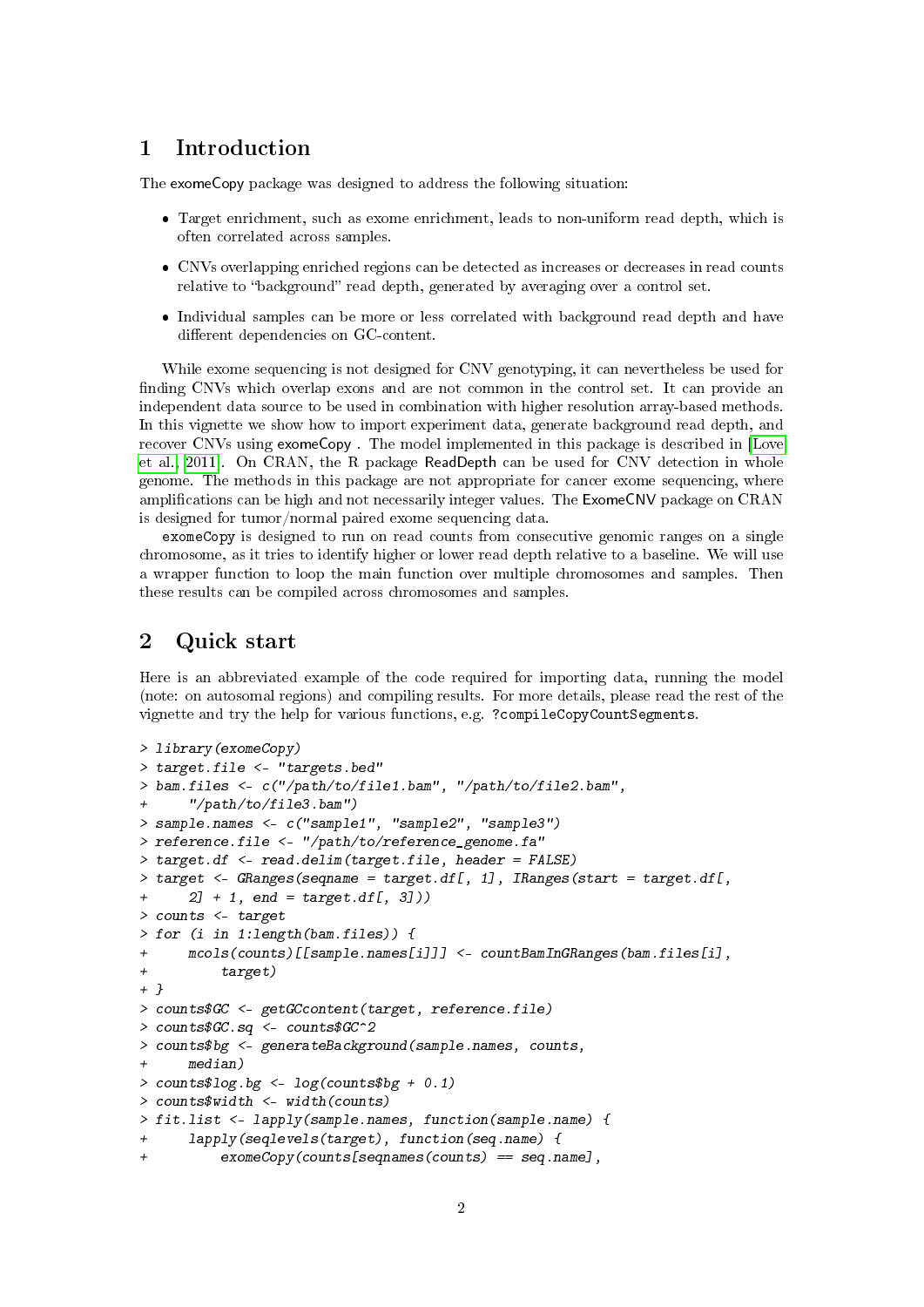```
+ sample.name, X.names = c("log.bg", "GC",
+ "GC.sq", "width"), S = 0:4, d = 2)+ })
+ })
> compiled.segments <- compileCopyCountSegments(fit.list)
```
### <span id="page-2-0"></span>3 Importing experiment data

The necessary genomic range information, sample read counts and positional covariates (background read depth and  $GC$ -content) should be stored in a  $GRanges$  object. The user must provide genomic ranges of targeted enrichment. For exome sequencing, one can use exon annotations. The exomeCopy package provides the following convenience functions: subdivideGRanges for subdividing the target ranges into nearly-equal sized ranges, countBamInGRanges for counting reads from a BAM file in the target ranges, getGCcontent for calculating GC content in the target ranges, and generateBackground for calculating the median read depth over a set of background samples.

To minimize memory size, we first demonstrate with toy data how to construct a  $GRanges$  object toy.counts from a BED file describing the targeted region, BAM files for the read mapping and a FASTA file for the reference sequence. For demonstration of running the main functions, we will use a prepackaged *GRanges* object exome counts containing real exome sequencing read counts. We will then simulate CNVs in a *GRanges* object, example.counts and run exomeCopy.

### <span id="page-2-1"></span>3.1 Subdividing targeted regions

It is possible, but not necessary to subdivide large input ranges into multiple ranges of comparable width to the average input range. It is not necessary, because exomeCopy can use range width as a covariate for modeling read counts. subdivideGRanges divides the targeted genomic ranges into a set of ranges of nearly equal width, which exactly cover the original ranges. The ranges will be sorted and reduced if they are not already so. subdivideGRanges requires an input GRanges object and returns a GRanges object.

```
> library(exomeCopy)
> gr < - GRanges(seqname = "seq1", IRanges(start = 1, end = 345))
> subdivideGRanges(gr)
GRanges object with 3 ranges and 0 metadata columns:
     seqnames ranges strand
        <Rle> <IRanges> <Rle>
  [1] seq1 1-115 *
  [2] seq1 116-230 *
  [3] seq1 231-345 *
  -------
 seqinfo: 1 sequence from an unspecified genome; no seqlengths
```
The default setting of subdivideGRanges is to divide an input range into ranges around  $s = 100$ bp, which is slightly less than the average exon width. Specifically, an input range of width w will be divided evenly into  $\max(1, |w/s|)$  regions. We can visualize the effect of subdivideGRanges on ranges of increasing width.

```
> plot(0, 0, xlim = c(0, 500), ylim = c(0, 25), type = "n",+ yaxt = "n", ylab = "", xlab = "width of input GRanges object",
+ main = "Effect of subdivideGRanges")
> abline(v = 1:5 * 100, col = "grey")
> for (i in 1:24) {
+ gr <- GRanges(seqname = "chr1", IRanges(start = 1,
+ width = (i * 20)))
```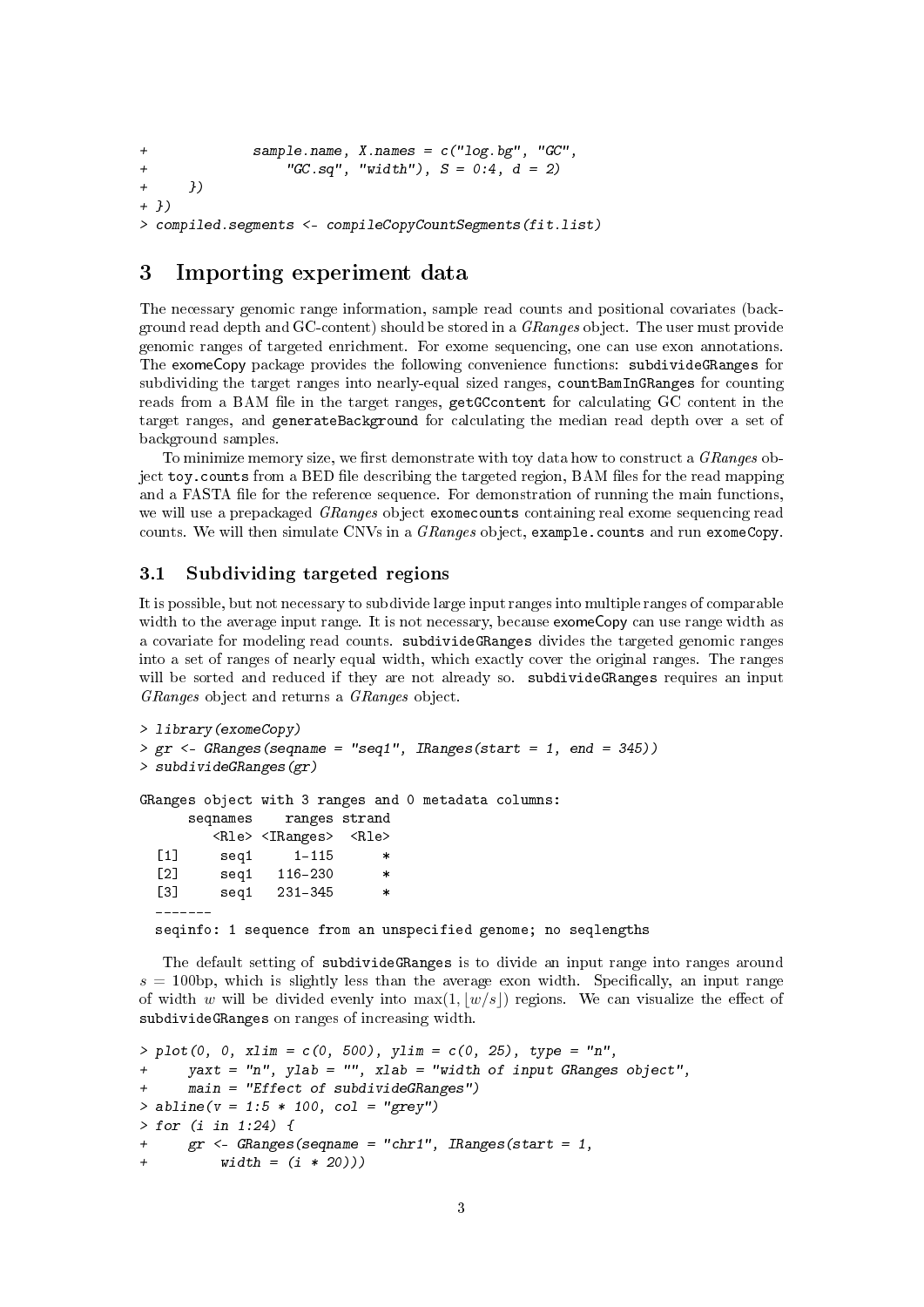```
+ sbd.gr <- subdivideGRanges(gr)
+ arrows(start(sbd.gr), rep(i, length(sbd.gr)), end(sbd.gr),
+ rep(i, length(sbd.gr)), length = 0.04, angle = 90,
+ code = 3)
+ }
```
#### **Effect of subdivideGRanges**



Here we demonstrate reading in a targeted region BED file, converting to a GRanges object and the result from calling subdivideGRanges. Note that if the targeted region is read in from a BED file, one should add 1 to the starting position for representation as a GRanges object. It is important that the input ranges are sorted and non-overlapping, so we call reduce on the target GRanges object.

```
> target.file <- system.file("extdata", "targets.bed",
+ package = "exomeCopy")
> target.df <- read.delim(target.file, header = FALSE,
+ col.names = c("seqname", "start", "end"))
> target <- GRanges(seqname = target.df$seqname, IRanges(start = target.df$start +
+ 1, end = target.df$end))
> target
GRanges object with 5 ranges and 0 metadata columns:
     seqnames ranges strand
        <Rle> <IRanges> <Rle>
  [1] seq1 101-250 *
  [2] seq1 301-650 *
  [3] seq2 1-150[4] seq2 401-550 *[5] seq2 701-750
  -------
 seqinfo: 2 sequences from an unspecified genome; no seqlengths
> target <- reduce(target, min.gapwidth = 0)
> target.sub <- subdivideGRanges(target)
> target.sub
```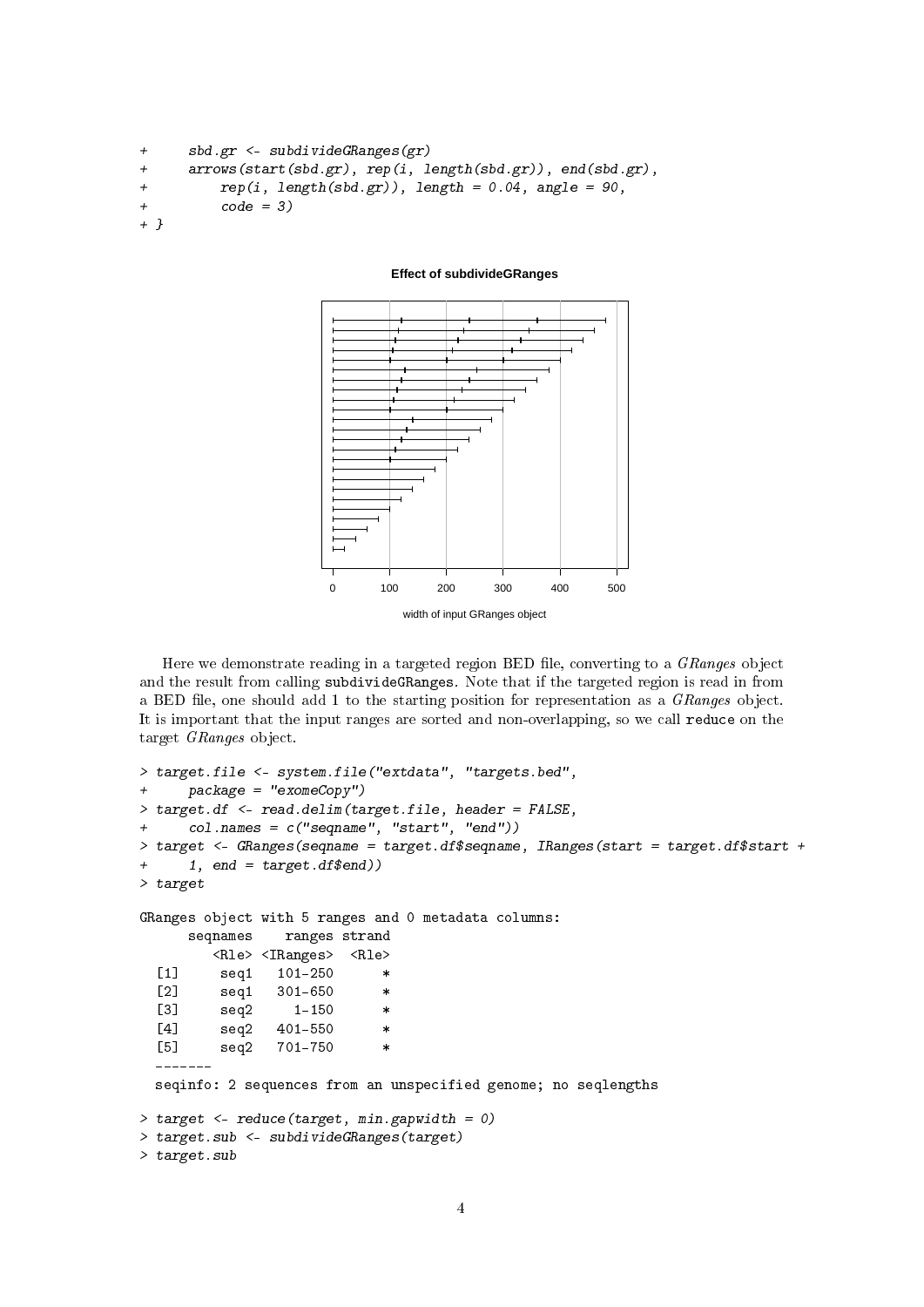|                                                        |                                 |           |         |               |        | GRanges object with 7 ranges and 0 metadata columns: |  |
|--------------------------------------------------------|---------------------------------|-----------|---------|---------------|--------|------------------------------------------------------|--|
|                                                        | seqnames                        |           |         | ranges strand |        |                                                      |  |
|                                                        | <rle> <iranges></iranges></rle> |           |         | <rle></rle>   |        |                                                      |  |
| $\left[\begin{smallmatrix}1\1\end{smallmatrix}\right]$ | seq1                            |           | 101-250 |               | $\ast$ |                                                      |  |
| Г21                                                    | seq1                            | - 301–417 |         |               | $\ast$ |                                                      |  |
| Г31                                                    | seq1                            | 418-533   |         |               | $\ast$ |                                                      |  |
| [4]                                                    | seg1                            | 534-650   |         |               | $\ast$ |                                                      |  |
| Г51                                                    | seq2                            |           | 1-150   |               | $\ast$ |                                                      |  |
| [6]                                                    | seq2                            | 401-550   |         |               | $\ast$ |                                                      |  |
| [7]                                                    | seq2                            | 701-750   |         |               | $\ast$ |                                                      |  |
|                                                        |                                 |           |         |               |        |                                                      |  |

seqinfo: 2 sequences from an unspecified genome; no seqlengths

#### <span id="page-4-0"></span>3.2 Counting reads in genomic ranges

countBamInGRanges allows the user to count reads from a BAM read mapping file in genomic ranges covering the targeted region. The function takes as input the BAM filename and a GRanges object. It returns a vector of counts, representing the number of sequenced read starts (leftmost position regardless of strand) with mapping quality above a minimum threshold (default of 1) for each genomic range. It is also possible to count stranded read starts, all overlapping reads and only reads mapping to unique positions (see ?countBamInGRanges).

Users should make sure the sequence names in the GRanges object are the same as the sequence names in the BAM file (which can be listed using scanBamHeader in the Rsamtools package). The BAM file requires a associated index file (see the man page for indexBam in the Rsamtools package). We will count reads using the subdivided genomic ranges in target.sub and store the counts as a new value column, sample1.

```
> bam.file <- system.file("extdata", "mapping.bam", package = "exomeCopy")
> scanBamHeader(bam.file)[[1]]$targets
seq1 seq2
800 800
> seqlevels(target.sub)
[1] "seq1" "seq2"
> toy.counts <- target.sub
> sample.df <- data.frame(samples = "sample1", bam.files = bam.file,
     stringsAsFactors = FALSE)> for (i in 1:nrow(sample.df)) {
+ mcols(toy.counts)[[sample.df$samples[i]]] <- countBamInGRanges(sample.df$bam.files[i],
+ target.sub)
+ }
> toy.counts
GRanges object with 7 ranges and 1 metadata column:
     seqnames ranges strand | sample1
       <Rle> <IRanges> <Rle> | <integer>
 [1] seq1 101-250 * | 73
 [2] seq1 301-417 * | 59
 [3] seq1 418-533 * | 61
 [4] seq1 534-650 * | 54
 [5] seq2 1-150 * | 80
 [6] seq2 401-550 * | 69
 [7] seq2 701-750 * | 31
 -------
 seqinfo: 2 sequences from an unspecified genome; no seqlengths
```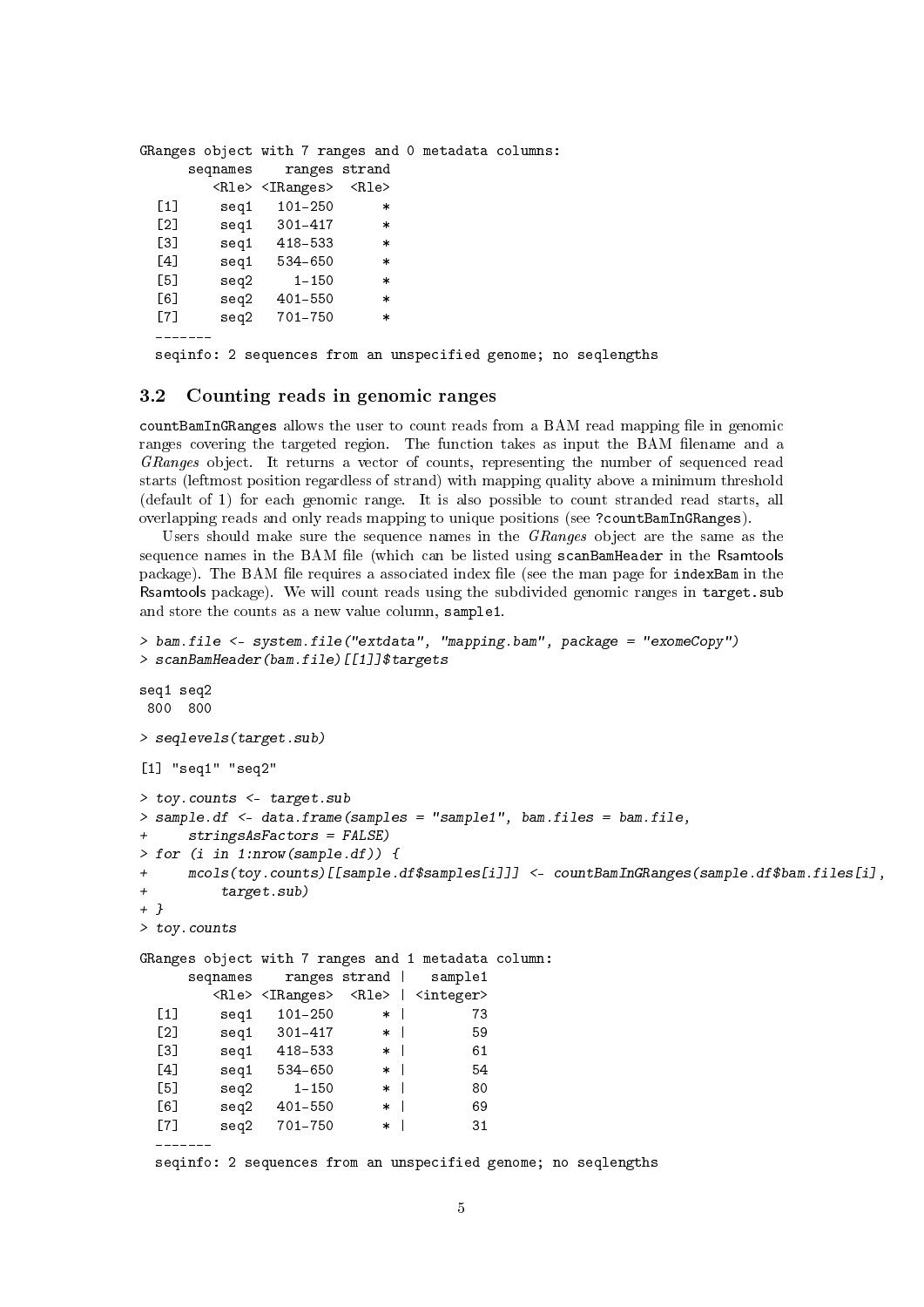### <span id="page-5-0"></span>3.3 Calculating GC-content

exomeCopy can model read counts from samples which are not perfectly correlated with background read depth using GC-content (ratio of G and C bases to total number of bases). The GC-content of DNA fragments is known to be a factor in the efficiency of high-throughput sequencing. To obtain the GC-content information, we only need the targeted ranges and a reference FASTA file.

```
> reference.file <- system.file("extdata", "reference.fa",
    package = "exomeCopy")> toy.counts$GC <- getGCcontent(target.sub, reference.file)
> toy.counts
GRanges object with 7 ranges and 2 metadata columns:
    seqnames ranges strand | sample1 GC
       <Rle> <IRanges> <Rle> | <integer> <numeric>
 [1] seq1 101-250 * | 73 0.453333
 [2] seq1 301-417 * | 59 0.427350
 [3] seq1 418-533 * | 61 0.568966
 [4] seq1 534-650 * | 54 0.521368
 [5] seq2 1-150 * 80 0.573333
 [6] seq2 401-550 * | 69 0.480000
```

```
[7] seq2 701-750 * | 31 0.360000
-------
```
seqinfo: 2 sequences from an unspecified genome; no seqlengths

### <span id="page-5-1"></span>3.4 Exome sequencing data from 1000 Genomes Project

For demonstrating the use of exomeCopy , we have provided a sample dataset, exomecounts, of exome sequencing read counts. The genomic ranges used in this dataset are generated from a small subset of the CCDS regions on chromosome 1 [\[Pruitt et al., 2009\]](#page-14-1). The regions are downloaded from the hg19 tables of the UCSC Genome Browser [\(http://genome.ucsc.edu/](http://genome.ucsc.edu/cgi-bin/hgGateway) [cgi-bin/hgGateway\)](http://genome.ucsc.edu/cgi-bin/hgGateway). Alternatively, one could use the GenomicFeatures package to download the CCDS regions. The original CCDS regions are subdivided using subdivideGRanges with default settings as in the example code above. The CCDS regions are convenient to use as genomic ranges for CNV detection in exome sequencing data, as they are often in the center of the targeted region in exome enrichment protocols and tend to have less variable coverage than the flanking regions.

The read counts are taken from exome enriched, paired-end sequencing data of the 1000 Genomes Project for 16 samples of the PUR population [\[1000 Genomes Project Consortium,](#page-14-2) [2010\]](#page-14-2). The BAM read mapping files and descriptions of the experiments are available at the 1000 Genomes Project website [\(http://www.1000genomes.org/data\)](http://www.1000genomes.org/data). The ftp addresses used are listed in the file 1000Genomes\_files.txt in the extdata directory. The sample names are included as column names in the provided datatset.

```
> data(exomecounts)
> length(exomecounts)
```
#### [1] 1000

> head(exomecounts)

|        |             | GRanges object with 6 ranges and 17 metadata columns:                                         |        |                  |        |            |         |
|--------|-------------|-----------------------------------------------------------------------------------------------|--------|------------------|--------|------------|---------|
|        | seqnames    | ranges strand                                                                                 |        |                  |        | GC HG00551 | HG00641 |
|        | <rle></rle> | <iranges> <rle>   <numeric> <numeric> <numeric></numeric></numeric></numeric></rle></iranges> |        |                  |        |            |         |
| F1 1 L |             | chr1 861322-861393                                                                            |        | $\star$ $\vdash$ | 0.6389 | 139        | 223     |
| [2]    |             | chr1 865535-865716                                                                            | $\ast$ |                  | 0.6484 | 45         | 90      |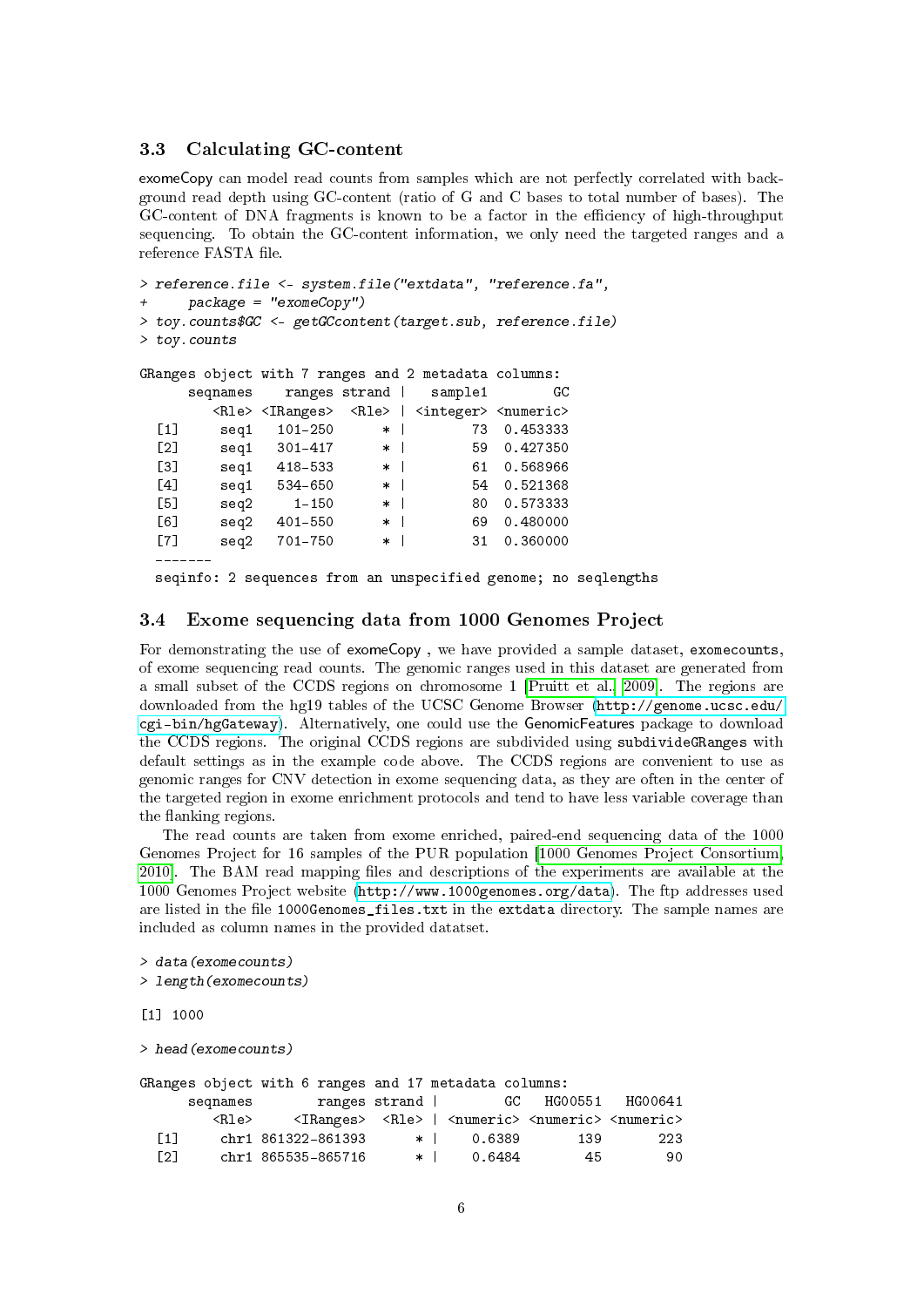| [3]   |                                                     | chr1 866419-866469                                                                                                      | $\ast$  | 0.5882  |         | 77<br>123  |  |  |
|-------|-----------------------------------------------------|-------------------------------------------------------------------------------------------------------------------------|---------|---------|---------|------------|--|--|
| [4]   |                                                     | chr1 871152-871276                                                                                                      | $\ast$  | 0.6480  |         | 285<br>254 |  |  |
| [5]   |                                                     | chr1 874420-874509                                                                                                      | $\ast$  | 0.6111  |         | 24<br>40   |  |  |
| [6]   |                                                     | chr1 874655-874840                                                                                                      | $\ast$  | 0.6935  | 115     | 169        |  |  |
|       | HG00731                                             | HG00732                                                                                                                 | HG00734 | HG00736 | HG00739 | HG00740    |  |  |
|       |                                                     | <numeric> <numeric> <numeric> <numeric> <numeric> <numeric></numeric></numeric></numeric></numeric></numeric></numeric> |         |         |         |            |  |  |
| $[1]$ | 218                                                 | 198                                                                                                                     | 196     | 89      | 163     | 44         |  |  |
| [2]   | 135                                                 | 93                                                                                                                      | 74      | 47      | 62      | 17         |  |  |
| [3]   | 137                                                 | 107                                                                                                                     | 95      | 44      | 66      | 28         |  |  |
| [4]   | 348                                                 | 391                                                                                                                     | 226     | 219     | 217     | 81         |  |  |
| [5]   | 31                                                  | 37                                                                                                                      | 42      | 30      | 16      | 10         |  |  |
| [6]   | 225                                                 | 171                                                                                                                     | 124     | 96      | 131     | 47         |  |  |
|       | HG01047                                             | HG01048                                                                                                                 | HG01049 | HG01054 | HG01055 | HG01066    |  |  |
|       |                                                     | <numeric> <numeric> <numeric> <numeric> <numeric> <numeric></numeric></numeric></numeric></numeric></numeric></numeric> |         |         |         |            |  |  |
| [1]   | 53                                                  | 148                                                                                                                     | 208     | 178     | 161     | 245        |  |  |
| [2]   | 46                                                  | 64                                                                                                                      | 86      | 101     | 61      | 80         |  |  |
| [3]   | 37                                                  | 70                                                                                                                      | 91      | 96      | 82      | 141        |  |  |
| [4]   | 111                                                 | 268                                                                                                                     | 297     | 275     | 274     | 260        |  |  |
| [5]   | 12                                                  | 34                                                                                                                      | 35      | 35      | 16      | 39         |  |  |
| [6]   | 59                                                  | 125                                                                                                                     | 173     | 137     | 147     | 201        |  |  |
|       | HG01067                                             | HG01075                                                                                                                 |         |         |         |            |  |  |
|       |                                                     | <numeric> <numeric></numeric></numeric>                                                                                 |         |         |         |            |  |  |
| [1]   | 118                                                 | 85                                                                                                                      |         |         |         |            |  |  |
| [2]   | 51                                                  | 35                                                                                                                      |         |         |         |            |  |  |
| [3]   | 58                                                  | 41                                                                                                                      |         |         |         |            |  |  |
| [4]   | 206                                                 | 133                                                                                                                     |         |         |         |            |  |  |
| [5]   | 21                                                  | 14                                                                                                                      |         |         |         |            |  |  |
| [6]   | 108                                                 | 68                                                                                                                      |         |         |         |            |  |  |
|       |                                                     |                                                                                                                         |         |         |         |            |  |  |
|       | seqinfo: 1 sequence from hg19 genome; no seqlengths |                                                                                                                         |         |         |         |            |  |  |

The genomic ranges in exomecounts have been filtered such that only ranges with nonzero read count over the 16 samples are retained. The range of the 1000 genomic ranges is from 0.8 to 7.8 Mb on chromosome 1. Plotting the counts for one sample in a region of 1 Mb, one can observe both the irregular spacing of the ranges as well as the non-uniformities in read counts per range.

```
> plot(start(exomecounts), exomecounts$HG00551, xlim = c(8e+05,
```

```
+ 1800000), xlab = "genomic position", ylab = "counts",
```
+ main = "HG00551 read counts in exonic ranges")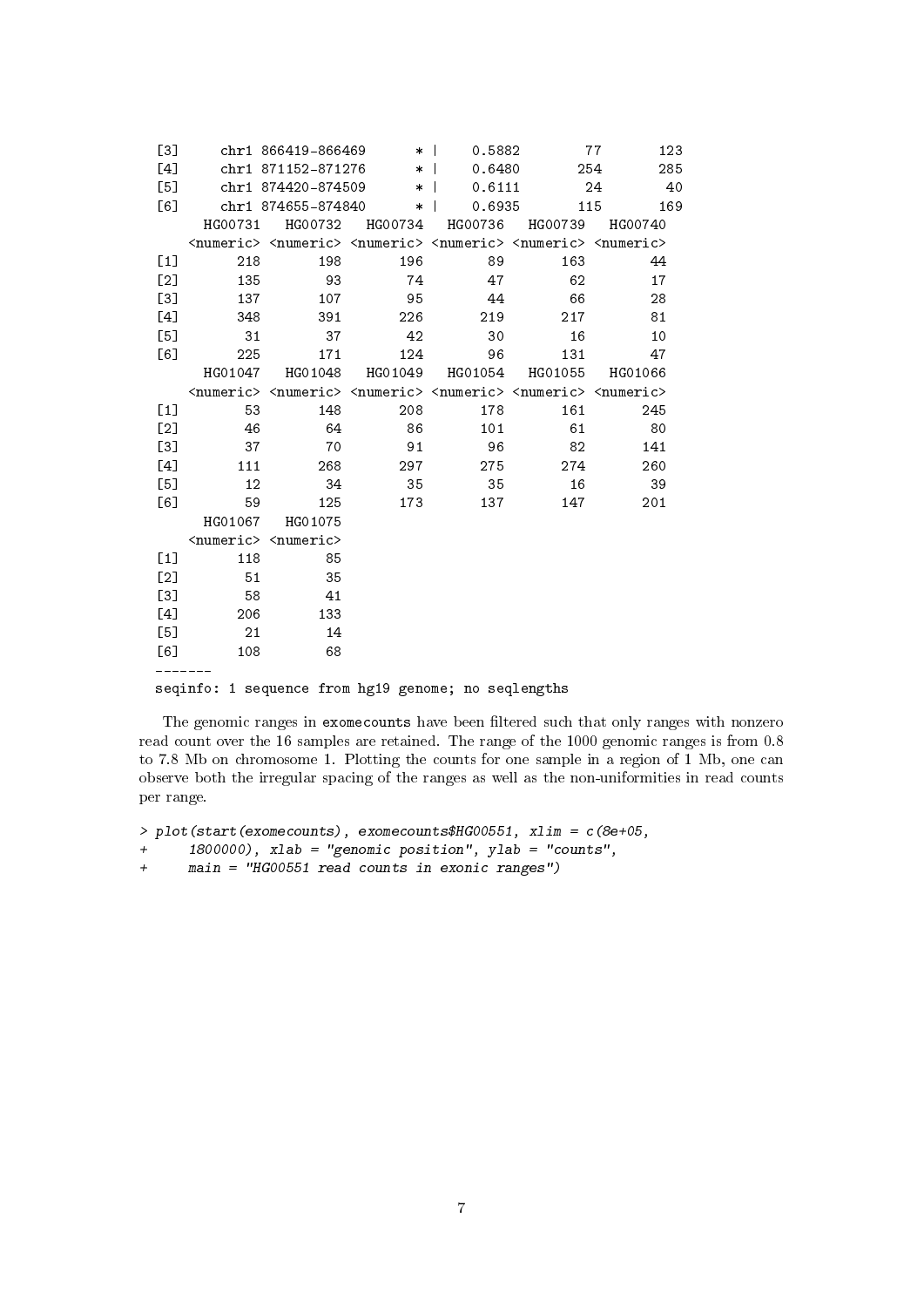

#### <span id="page-7-0"></span>3.5 Generating background read depth

In order to run exomeCopy, we first generate background read depth. For demonstration of working with multiple chromosomes, we will copy the chr1 data as a new chromosome "chr1a".

```
> chr1a <- exomecounts
> seqlevels(chr1a) <- "chr1a"
> example.counts <- c(exomecounts, chr1a)
```
The background is generated by a simple function which performs 3 simple steps: 1) given a vector of names of samples to be used as background, extract the read counts data frame from the *GRanges* object, 2) divide each sample by its mean read count (column means), 3) calculate the median of these normalized read counts (row medians). The function can also be used to calculate any function across the rows of normalized read counts. For example, we also show how to calculate the variance of the normalized read counts, though we will not use covariate in this vignette.

Note that if the control set is a mix of males and females, the allosome portion of chrX will be a mixture of copy counts 1 and 2. In this case, one should created separate GRanges objects for chrX and chrY and run males and females separately with the appropriate expected copy count.

```
> exome.samples <- grep("HG.+", colnames(mcols(example.counts)),
+ value = TRUE)
> example.counts$bg <- generateBackground(exome.samples,
+ example.counts, median)
> example.counts$log.bg <- log(example.counts$bg + 0.1)
> example.counts$bg.var <- generateBackground(exome.samples,
+ example.counts, var)
```
We have already removed ranges have zero background coverage, but if we had not we could use the following lines. If there is zero coverage in the control set, this is most likely a region which is difficult to enrich, and we should not try to infer the copy number here.

```
> summary(example.counts$bg)
```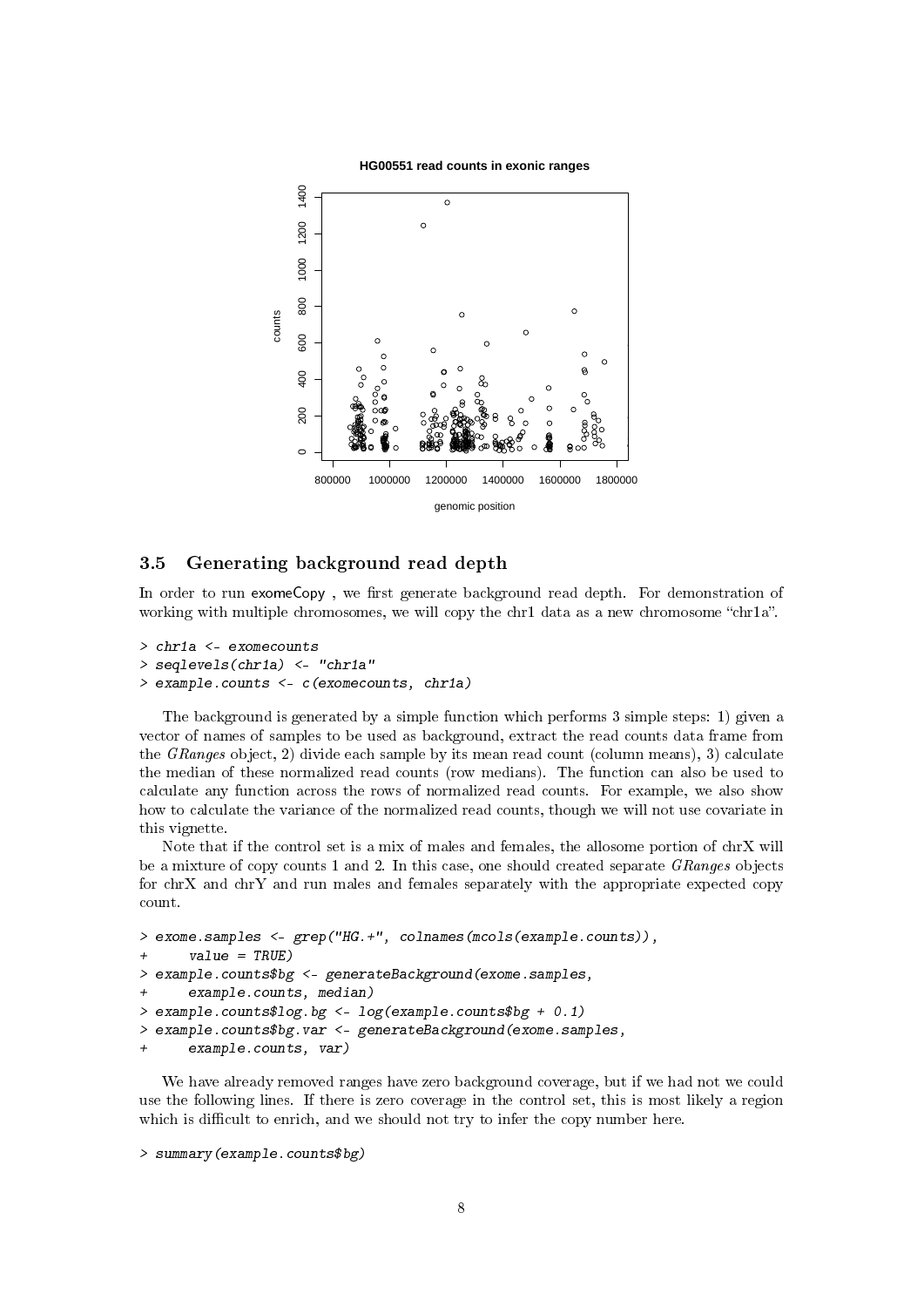```
Min. 1st Qu. Median Mean 3rd Qu. Max.
 0.0915 0.3052 0.7549 0.9945 1.3187 8.5176
> example.counts <- example.counts[example.counts$bg >
+ 0, ]
```
The relationship between read counts and GC-content over the ranges varies across protocols and samples. It can be roughly approximated per sample using second-order polynomial terms of GC-content. We store the square of GC-content as a new value column. Other functions of GC-content could be used as well. We also store the width of the ranges as a value column.

```
> example.counts$GC.sq <- example.counts$GC^2
> example.counts$width <- width(example.counts)
```
### <span id="page-8-0"></span>4 Introduction of the model

exomeCopy models the sample read counts on one chromosome, O, as emitted observations of a hidden Markov model (HMM), where the hidden state is the copy number of the sample. The emission distributions are modeled with negative binomial distributions, as the read counts from high-throughput sequencing are often overdispersed for the Poisson distribution.

$$
O_t \sim \text{NB}(\mu_{ti}, \phi)
$$

$$
\mu_{ti} = \frac{S_i}{d} e^{(x_{t*}\beta)}
$$

The mean parameter,  $\mu_{ti}$ , for genomic range t and hidden state i is a product of the possible copy number state  $S_i$  over the expected copy number d and an estimate of the positional effects. The positional effect modeling comes from an exponentiated  $(x_{t*}\beta)$ , where  $x_{t*}$  is the t-th row of X and  $\beta$  is a column vector of coefficients. The estimated positional effect is a combination of log background read depth, GC-content, range width, and any other useful covariates which are stored in the matrix  $X$ , with a row for each range and a column for each covariate. We use the log of background read depth so that the counts and read depth come out on the same scale.

The coefficients  $\beta$  are fit by the model, using the forward equations to assess the likelihood of the HMM over all hidden state paths. In this way, the normalization and segmentation steps are combined into one step of maximizing the likelihood of the parameters given the data. The Viterbi algorithm is then applied to provide the most likely path.

|                  | Table 1: Summary of notation                                       |
|------------------|--------------------------------------------------------------------|
| $\mathcal{O}_t$  | observed count of reads in the $t$ -th genomic range               |
| $\mu_{ti}$       | the mean parameter for $f$ at range $t$ in copy state $i$          |
| Φ                | the dispersion parameter for $f$                                   |
| $S_i$            | the copy number for state $i$ $(S_i \in \{0, 1, 2, \ldots\})$      |
| d                | the expected background copy number (2 for diploid, 1 for haploid) |
| $\boldsymbol{X}$ | the matrix of covariates for estimating $\mu$                      |
|                  | the matrix of covariates for estimating $\phi$                     |
| B                | the fitted coefficients for estimating $\mu$                       |
|                  | the fitted coefficients for estimating $\phi$                      |

The base model uses a scalar estimate for the dispersion parameter  $\phi$  (equivalent to 1/size in the function dnbinom). An extension of this model also tries to fit the variance using positional information such as the log variance of the background read depth stored in a matrix  $Y$ .

$$
O_t \sim \text{NB}(\mu_{ti}, \phi_t)
$$

 $\log(\phi_t) = y_{t*} \gamma$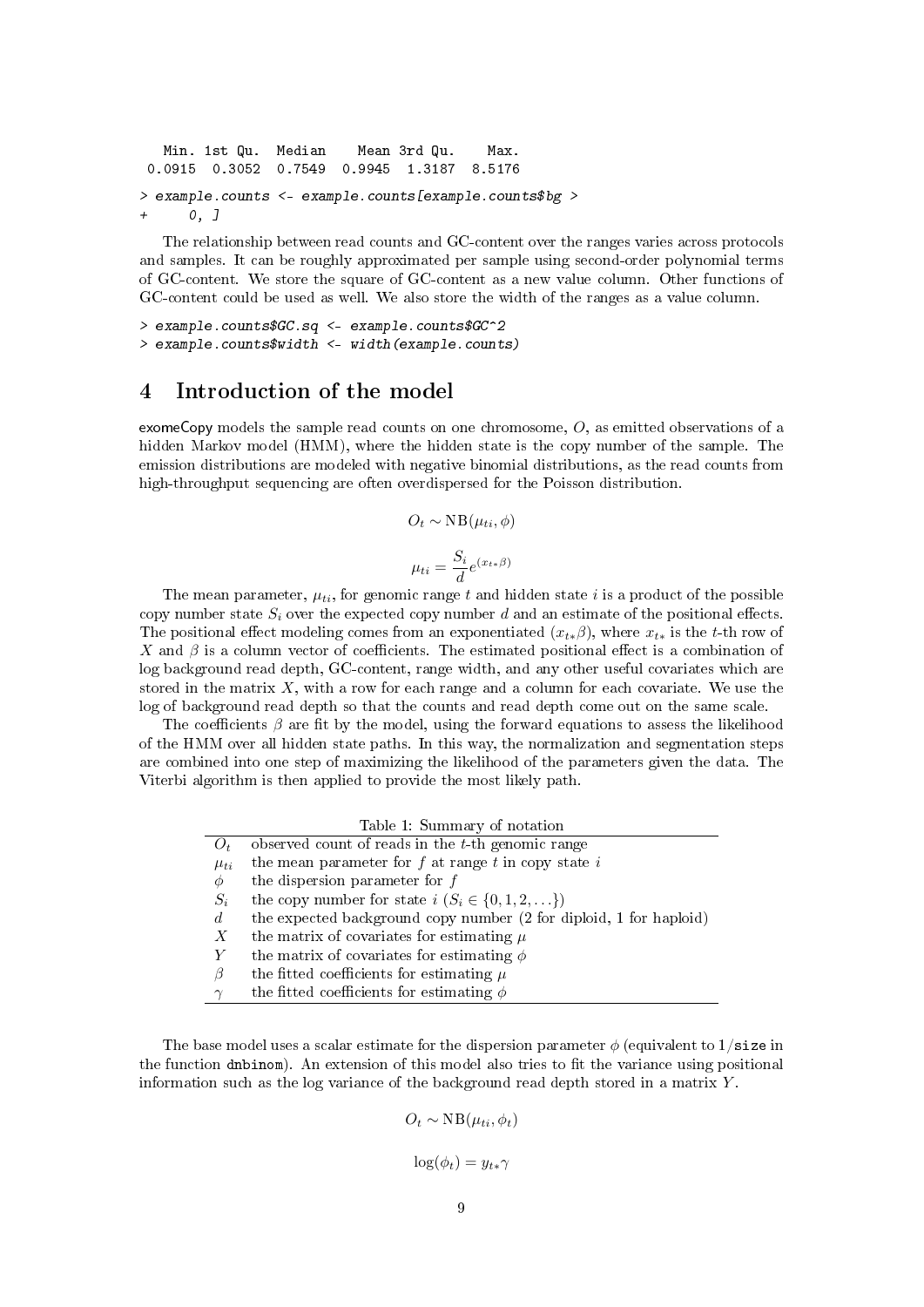### <span id="page-9-0"></span>5 Simulating CNVs

Next we simulate CNVs in 8 samples on both chromosomes representing regions with a copy number of 0,1,3 and 4, relative to a background copy number of 2. This is accomplished by selecting a fraction of the reads contained in the CNV bounds and removing or doubling them.

```
> simulateCNV <- function(x, indices, multiply, prob) {
+ x[indices] <- x[indices] + multiply * rbinom(length(indices),
+ prob = prob, size = x[indices])
+ return(x)
+ }
> set.seed(2)
> cnv.probs <- rep(c(0.99, 0.5, 0.5, 0.95), each = 2)
> cnv.mult <- rep(c(-1, 1), each = 4)> cnv.starts <- rep(c(1, 301, 601, 901), each = 2)
> for (i in 1:8) {
+ mcols(example.counts)[[exome.samples[i]]] <- simulateCNV(mcols(example.counts)[[exome.samples[i]]],
+ cnv.starts[i]:(cnv.starts[i] + 99), multiply = cnv.mult[i],
+ prob = cnv.probs[i])
+ mcols(example.counts)[[exome.samples[i]]] <- simulateCNV(mcols(example.counts)[[exome.samp]
+ 1000 + cnv.starts[i]:(cnv.starts[i] + 99), multiply = cnv.mult[i],
+ prob = cnv.probs[i])
+ }
```
## <span id="page-9-1"></span>6 Running exomeCopy

### <span id="page-9-2"></span>6.1 Running exomeCopy on one sample, one chromosome

We can now run exomeCopy using the read counts for one of the simulated CNV samples. Later we will show how to write a simple wrapper function to loop the exomeCopy function over multiple chromosomes and samples. We specify the possible copy number values with S from 0 to 6 and the expected copy number state with d of 2.

```
> fit <- exomeCopy(example.counts[seqnames(example.counts) ==
+ "chr1"], sample.name = exome.samples[3], X.names = c("log.bg",
+ "GC", "GC.sq", "width"), S = 0:6, d = 2)> show(fit)
ExomeCopy object
sample name: HG00731
percent normal state: 90%
```
After fitting, we call the function copyCountSegments on the  $ExomeCopy$  object, which provides the segmentation with the predicted copy number, the log odds of read counts being emitted from predicted copy count over normal copy count, the number of input genomic ranges contained within each segment, the number of targeted basepairs contained in the segments, and the name of the sample to help compile the segments across samples. The columns log.odds and nranges can be useful for filtering, see ?copyCountSegments for details.

```
> copyCountSegments(fit)
```

|      |                         | GRanges object with 3 ranges and 5 metadata columns: |        |        |    |                                                                           |
|------|-------------------------|------------------------------------------------------|--------|--------|----|---------------------------------------------------------------------------|
|      | segnames                |                                                      |        |        |    | ranges strand   copy.count log.odds                                       |
|      | $\langle$ Rle $\rangle$ |                                                      |        |        |    | $\langle$ IRanges> $\langle$ Rle>   $\langle$ integer> $\langle$ numeric> |
| F1 1 |                         | chr1 861322-1421615                                  |        | $\ast$ | 2. | 0.00                                                                      |
| E21. |                         | chr1 1423243-2125213                                 | $\ast$ |        |    | 728.96                                                                    |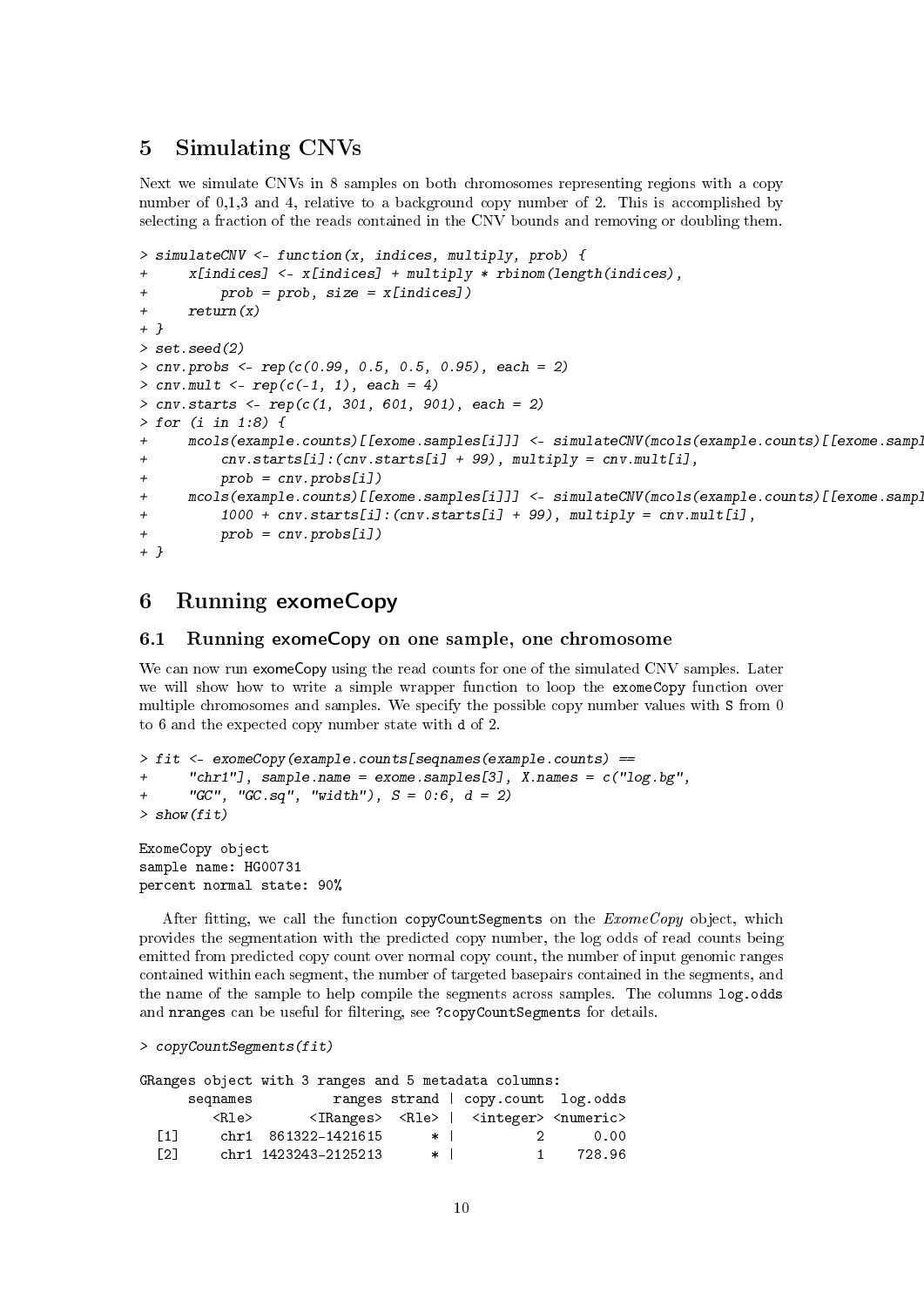| [3]               |     | chr1 2125214-7838229                                            | $*1$    |                                                      | 0.00 |
|-------------------|-----|-----------------------------------------------------------------|---------|------------------------------------------------------|------|
|                   |     | nranges targeted.bp sample.name                                 |         |                                                      |      |
|                   |     | <numeric> <integer> <character></character></integer></numeric> |         |                                                      |      |
| $\lceil 1 \rceil$ | 300 | $<$ NA $>$                                                      | HG00731 |                                                      |      |
| $\lceil 2 \rceil$ | 100 | $<$ NA $>$                                                      | HG00731 |                                                      |      |
| T31               | 600 | $<$ NA $>$                                                      | HG00731 |                                                      |      |
|                   |     |                                                                 |         |                                                      |      |
|                   |     |                                                                 |         | seqinfo: 2 sequences from hg19 genome; no seqlengths |      |

Calling plot on the *ExomeCopy* object draws segments of constant predicted copy number as colored horizontal lines and normalized read counts as points. If no colors are provided, the function will use red for copy counts less than d and blue for copy counts higher than d.

```
> cnv.cols <- c("red", "orange", "black", "deepskyblue",
+ "blue", "blue2", "blue4")
> plot(fit, col = env.cols)
```
#### **exomeCopy predicted segments**



#### <span id="page-10-0"></span>6.2 Looping exomeCopy over multiple samples and chromosomes

In order to apply exomeCopy to a full dataset of multiple chromosomes and samples, we write a wrapper function runExomeCopy. We will only model duplications up to 4 copies. The wrapper construction allows for distribution of tting each samples across workstations. Keep in mind that the non-PAR region of chrX, in male samples should be fit separately, with  $d = 1$ .

```
> runExomeCopy <- function(sample.name, seqs) {
+ lapply(seqs, function(seq.name) exomeCopy(example.counts[seqnames(example.counts) ==
+ seq.name], sample.name, X.names = c("log.bg",
+ "GC", "GC.sq", "width"), S = 0:4, d = 2)+ }
```
We can now run exomeCopy using either lapply or using a function like clusterApplyLB from the snow package. We apply runExomeCopy for 8 samples over 2 chromosomes and the result is stored as a named list of named lists.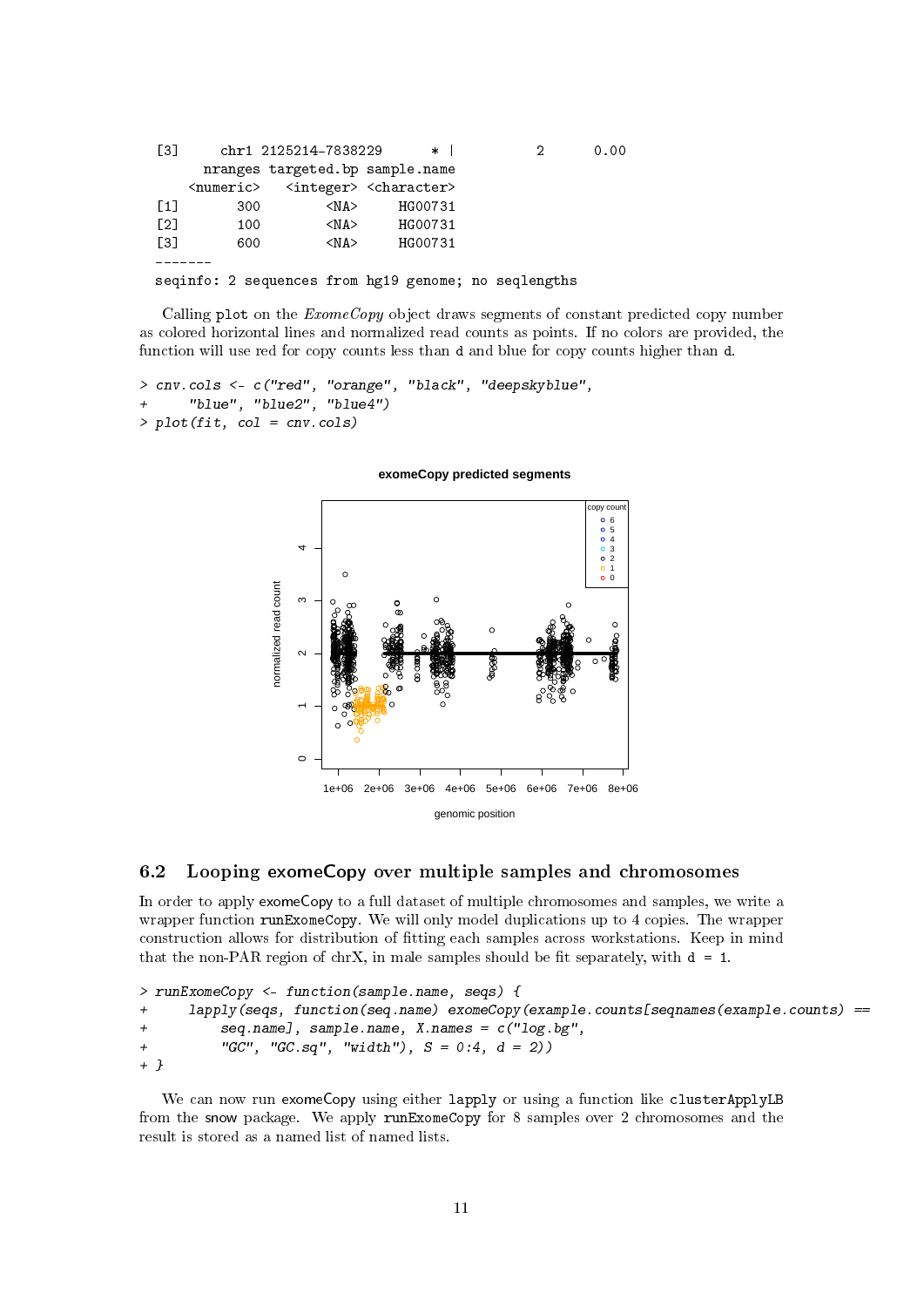```
> seqs \leq c("chr1", "chr1a")
> names(seqs) <- seqs
> samples <- exome.samples[1:8]
> names(samples) <- samples
> t0 <- as.numeric(proc.time()[3])
> fit.list <- lapply(samples, runExomeCopy, seqs)
> t1 <- as.numeric(proc.time()[3])
> time.elapsed <- as.numeric(t1 - t0)
> paste(round(time.elapsed), "seconds for", length(samples),
      "samples, ", round(sumwidth(example.counts)) / 1000),+ "kb of target")
[1] "9 seconds for 8 samples, 231 kb of target"
> paste("~", round(time.elapsed/60/(8 * sum(width(example.counts))) *
      3.2e+07, 1), " minutes for 1 sample, 32 Mb of target",
+ \texttt{sep} = "")[1] "~2.6 minutes for 1 sample, 32 Mb of target"
```
### <span id="page-11-0"></span>6.3 Compiling results, filtering and plotting CNVs

Using compileCopyCountSegments on the list of lists, we can compile the segments across samples into a GRanges object. We remove the segments with copy count 2, leaving the predicted CNVs for autosomal ranges.

```
> compiled.segments <- compileCopyCountSegments(fit.list)
> CNV.segments <- compiled.segments[compiled.segments$copy.count !=
      2]
```
Some non-CNV ranges with too high or low read counts might be predicted to be CNV, despite the use of positional covariates and overdispersion in the emission distributions of the HMM. Often the majority of these cases can be removed by requiring a minimum number of ranges (for example requiring the nranges column returned by copyCountSegments to be greater than 5). The filtered CNV segments can be exported to tab-delimited files using as.data.frame and then write.table.

copyCountSegments also provides a column of log odds for each segment. This is the log ratio of the probability density function for the tted predicted distribution over the tted normal state distribution, then summed over all ranges in a segment (details of these are given in the help for copyCountSegments.) By definition these will be zero for the segments predicted normal and positive for the CNV segments.

```
> CNV.segments[1:6]
```

```
GRanges object with 6 ranges and 5 metadata columns:
```

|     | seqnames      |                                                                 |                               |                | ranges strand   copy.count log.odds                                       |                         |
|-----|---------------|-----------------------------------------------------------------|-------------------------------|----------------|---------------------------------------------------------------------------|-------------------------|
|     | <rle></rle>   |                                                                 |                               |                | <iranges> <rle>   <integer> <numeric></numeric></integer></rle></iranges> |                         |
| [1] | ${\rm chr} 1$ | 861322-985971                                                   | $*$                           |                | 0                                                                         | 1190.80                 |
| [2] |               | chr1_4715486-4772259 *                                          |                               | $\mathbf{I}$   | 4                                                                         | 17.61                   |
| [3] |               | chr1a 861322-985971 *                                           |                               | $\blacksquare$ |                                                                           | $\mathbf{0}$<br>1192.64 |
| [4] |               | chr1 861322-985971 *                                            |                               |                | $\mathbf{0}$                                                              | 1069.61                 |
| [5] |               | chr1_1635263-1635783   *                                        |                               |                | $\overline{\phantom{a}}$ 3                                                | 13.01                   |
| [6] | chr1a         | 861322-985971                                                   | $\pmb{\ast}$                  |                | 0                                                                         | 1125.75                 |
|     |               | nranges targeted.bp sample.name                                 |                               |                |                                                                           |                         |
|     |               | <numeric> <integer> <character></character></integer></numeric> |                               |                |                                                                           |                         |
| [1] | 100           | $<$ NA $>$                                                      | HG00551                       |                |                                                                           |                         |
| [2] | $\frac{4}{3}$ | $<$ NA $>$                                                      | HG00551                       |                |                                                                           |                         |
| [3] | 100           |                                                                 | $\langle N_A \rangle$ HG00551 |                |                                                                           |                         |
| [4] | 100           | $<$ NA $>$                                                      | HG00641                       |                |                                                                           |                         |
|     |               |                                                                 |                               |                |                                                                           |                         |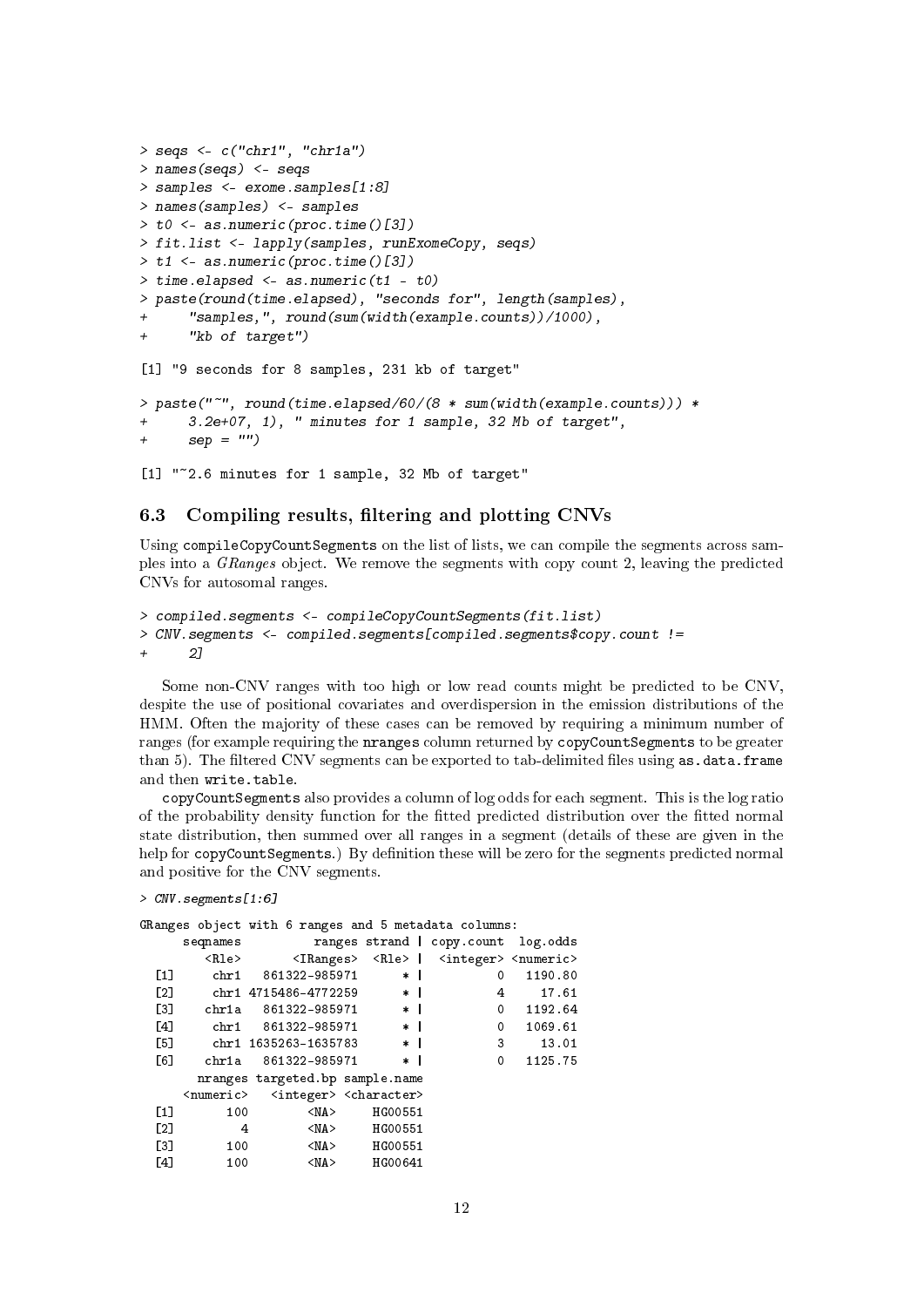[5] 3 <NA> HG00641<br>[6] 100 <NA> HG00641 [6] 100 <NA> HG00641 ------ seqinfo: 2 sequences from hg19 genome; no seqlengths > table(CNV.segments\$nranges) 1 3 4 5 24 75 99 100 2 1 1 1 1 1 2 13

> CNV.segments <- CNV.segments[CNV.segments\$nranges > 5]

To find overlaps within our calls across patients, we can use findOverlaps to create a matrix of overlaps between our predicted CNVs in different samples.

```
> CNV.overlaps.matrix <- as.matrix(findOverlaps(CNV.segments,
+ drop.self = TRUE))
> head(CNV.overlaps.matrix)
     queryHits subjectHits
\begin{bmatrix} 1, 1 & 1 & 3 \end{bmatrix}\begin{bmatrix} 2,1 & 2 & 4 \end{bmatrix}\begin{array}{cccc} [3,] & 3 & 1 \\ [4,] & 4 & 2 \end{array}[4,] 4
[5,] 5 7
[6,] 6 8
```
plotCompiledCNV will plot the CNVs for a given sequence across samples if given an object returned by compileCopyCountSegments and the sequence name.

```
> par(mfrow = c(2, 1), mar = c(4, 3, 2, 1))> cnv.cols <- c("red", "orange", "black", "deepskyblue",
+ "blue")
> plotCompiledCNV(CNV.segments = CNV.segments, seq.name = "chr1",
+ col = cnv.cols)
> plotCompiledCNV(CNV.segments = CNV.segments, seq.name = "chr1a",
+ col = cnv.cols)
```
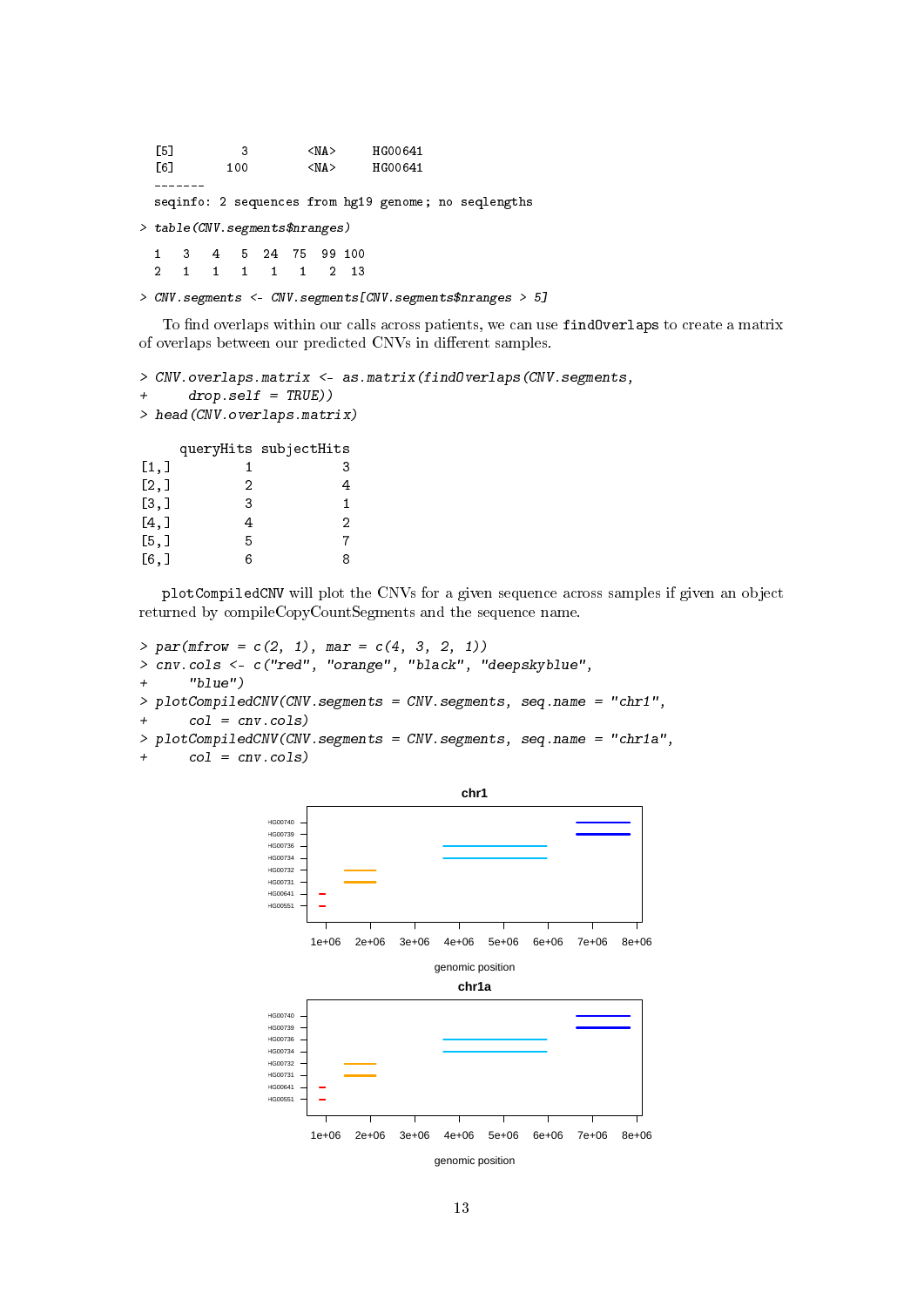#### <span id="page-13-0"></span>6.4 Inspecting model parameters

Finally, we can inspect a number of fitted parameters in the  $ExomeCopy$  object, such as the  $\beta$ vector which is adjusted in optimizing the likelihood of the HMM. The  $\beta$  vector is initialized using a linear regression of counts on the covariates, and this and other initial parameter values can be accessed in the init.par slot of the  $ExomeCopy$  object. These coefficients are adjusted while optimizing the likelihood of the HMM. The final  $\beta$  vector and other final parameter values are accessible in the final.par slot.

```
> fit.list[[1]][[1]]@init.par$beta.hat
```

```
intercept log.bg GC GC.sq width
4.257472098 0.872083736 0.758468897 -1.065806294 -0.005971696
> fit.list[[1]][[1]]@final.par$beta
  intercept log.bg GC GC.sq width
 4.79500051 0.86625909 1.24278690 -1.24764491 0.01973945
7 Session info
> sessionInfo()
R version 4.2.0 RC (2022-04-21 r82226)
Platform: x86_64-pc-linux-gnu (64-bit)
Running under: Ubuntu 20.04.4 LTS
Matrix products: default
BLAS: /home/biocbuild/bbs-3.16-bioc/R/lib/libRblas.so
LAPACK: /home/biocbuild/bbs-3.16-bioc/R/lib/libRlapack.so
locale:
 [1] LC_CTYPE=en_US.UTF-8 LC_NUMERIC=C
 [3] LC_TIME=en_GB LC_COLLATE=C
 [5] LC_MONETARY=en_US.UTF-8 LC_MESSAGES=en_US.UTF-8
 [7] LC_PAPER=en_US.UTF-8 LC_NAME=C
 [9] LC_ADDRESS=C LC_TELEPHONE=C
[11] LC_MEASUREMENT=en_US.UTF-8 LC_IDENTIFICATION=C
attached base packages:
[1] stats4 stats graphics grDevices utils datasets
[7] methods base
other attached packages:
[1] exomeCopy_1.43.0 Rsamtools_2.13.0 Biostrings_2.65.0
[4] XVector_0.37.0 GenomicRanges_1.49.0 GenomeInfoDb_1.33.0
[7] IRanges_2.31.0 S4Vectors_0.35.0 BiocGenerics_0.43.0
loaded via a namespace (and not attached):
[1] crayon_1.5.1 bitops_1.0-7
[3] zlibbioc_1.43.0 BiocParallel_1.31.0
[5] tools 4.2.0 RCurl 1.98-1.6
[7] parallel 4.2.0 compiler 4.2.0
[9] GenomeInfoDbData_1.2.8
```